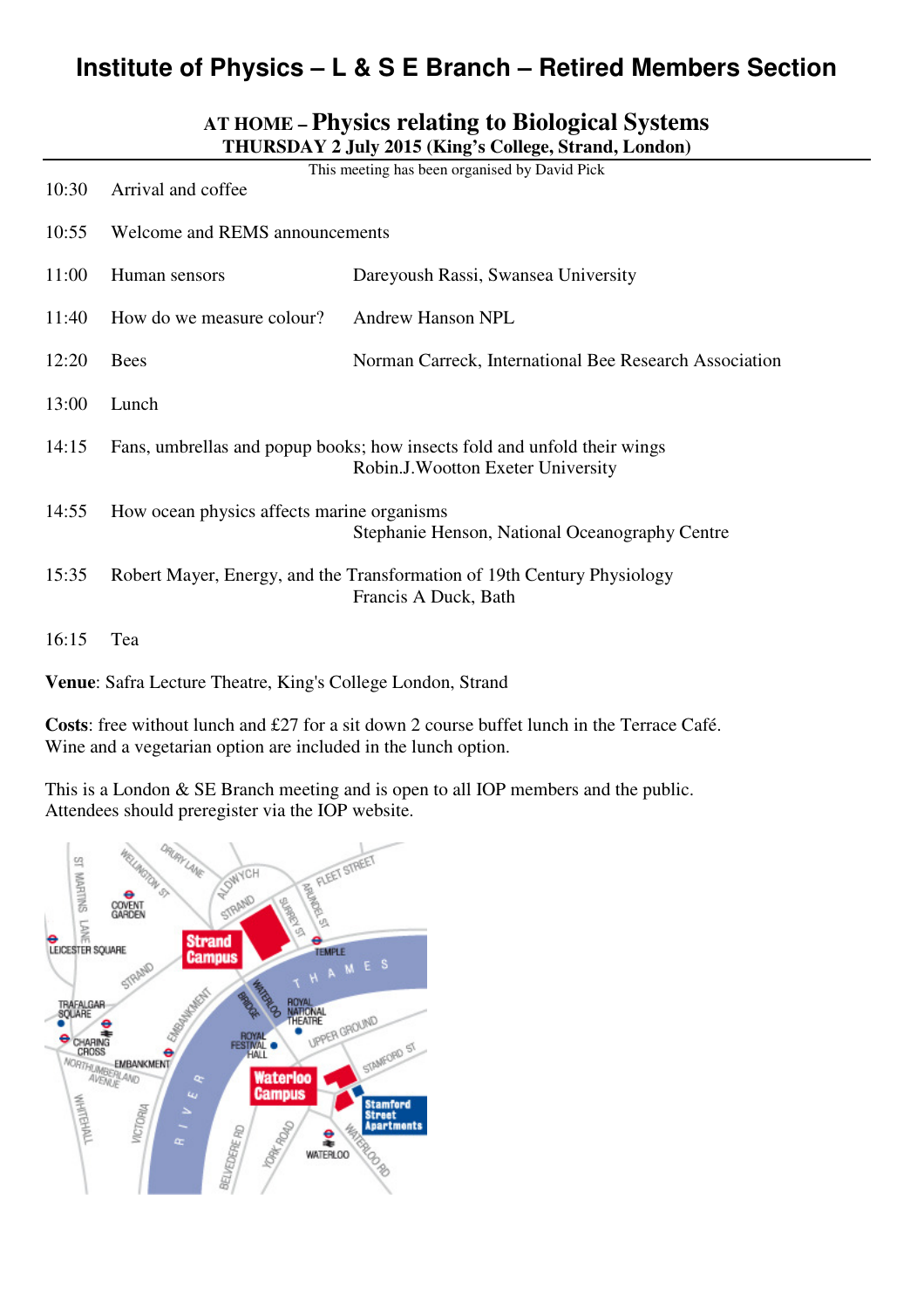### CVs and Talk abstracts

#### Human sensors

#### Dareyoush Rassi, Swansea University

Aristotle developed an elaborate theory of human sensory perception and correctly surmised that a coupling of external agents (what we now call energy) with sensory organs causes the various sensations that connect us to the external world. Over the centuries, our understanding of the structure of sensory organs and the mechanisms by which they convert energy into sensation, has increased enormously. We know a great deal about the specialist cells that detect electromagnetic waves (vision), chemicals (smell and taste) and mechanical disturbances (hearing and touch.) The intricate processes that take place as these stimuli cause the perception of images, sounds and other sensations are truly fascinating but ultimately a direct consequence of the laws of physics. In this talk we will explore some of the known facts about sensory perception, its limitations and how our understanding can help overcome a variety of disabilities as well as devise new applications.

Dareyoush Rassi is a Chartered Physicist with a wide background in many areas of experimental physics and measurement techniques, with particular expertise in bioelectromagnetic phenomena. A major part of his research effort has been focused on the interface between physics, medicine and biology. After joining Swansea University, he set up a laboratory for biomagnetic research using highly sensitive Superconducting Quantum Interference Device (SQUID) instrumentation. Among the topics investigated by his research group were thoracic imaging, magnetopneumography, assessment of hepatic iron levels and brain function studies. He was also involved in developing a new fetal monitoring technique based on magnetocardiographic measurements in close collaboration with clinical specialists in cardiology, obstetrics and paediatrics.His current research interests include the clinical applications of heart rate variability analysis in fetal monitoring, also in neonates and adults. He is involved in several wide-ranging research projects using physiological measurements to improve clinical outcomes. Dr. Rassi has founded two start-up companies registered and based in Wales. Both these companies are active in leading-edge state-of-theart industrial R&D in different areas of the oil & gas sector.

# How do we measure colour?

Andrew Hanson National Physical Laboratory

In late February 2015, the world was confused by numerous experts explaining why different people saw colours in an image of a dress differently. If human colour vision is really that complicated, how can we practicably use colour measurement and specification reliably in quality control, brand assurance and safety regulation? This talk will explain how complicated a model for human colour vision is, expands on the complexities of the phenomena that was 'that dress' and describes how well we can get machines to see colour the way we do.

Andrew Hanson spent 21 years at the National Physical Laboratory in the fields of colour vision research and optical measurement – which included certifying the colours of ceramic colour standards and helping build a rig to evaluate mesopic photometry (how the eye sees light at dawn and dusk conditions). He is past Chairman of the Colour Group of Great Britain.

#### Bees

Norman Carreck, International Bee Research Association

The talk will be about bees and how they find their food. Although bee scientists are mainly biologists, the principles of physics do impinge on many aspects of bee behaviour. The navigation systems used by honey bees, as with humans, are complex, and are complemented by dance communication, so enable them to effectively exploit their environment in order to collect pollen and nectar. On several occasions Norman has worked in close collaboration with physicists, for example in the use of harmonic radar for tracking flying bees, to understand foraging behaviour. Physical principles also enable us to understand, for example, the patterns of pollen dispersal from genetically modified oilseed rape crops.

Norman Carreck has been a beekeeper for more than 30 years and a bee research scientist for more than 20. From 1987 to 2006 he was employed at Rothamsted Research in Hertfordshire, mainly working on bee pollination ecology, bee behaviour and bee diseases. He is now Science Director of the International Bee Research Association, Senior Editor of the Journal of Apicultural Research and a research scientist at the University of Sussex.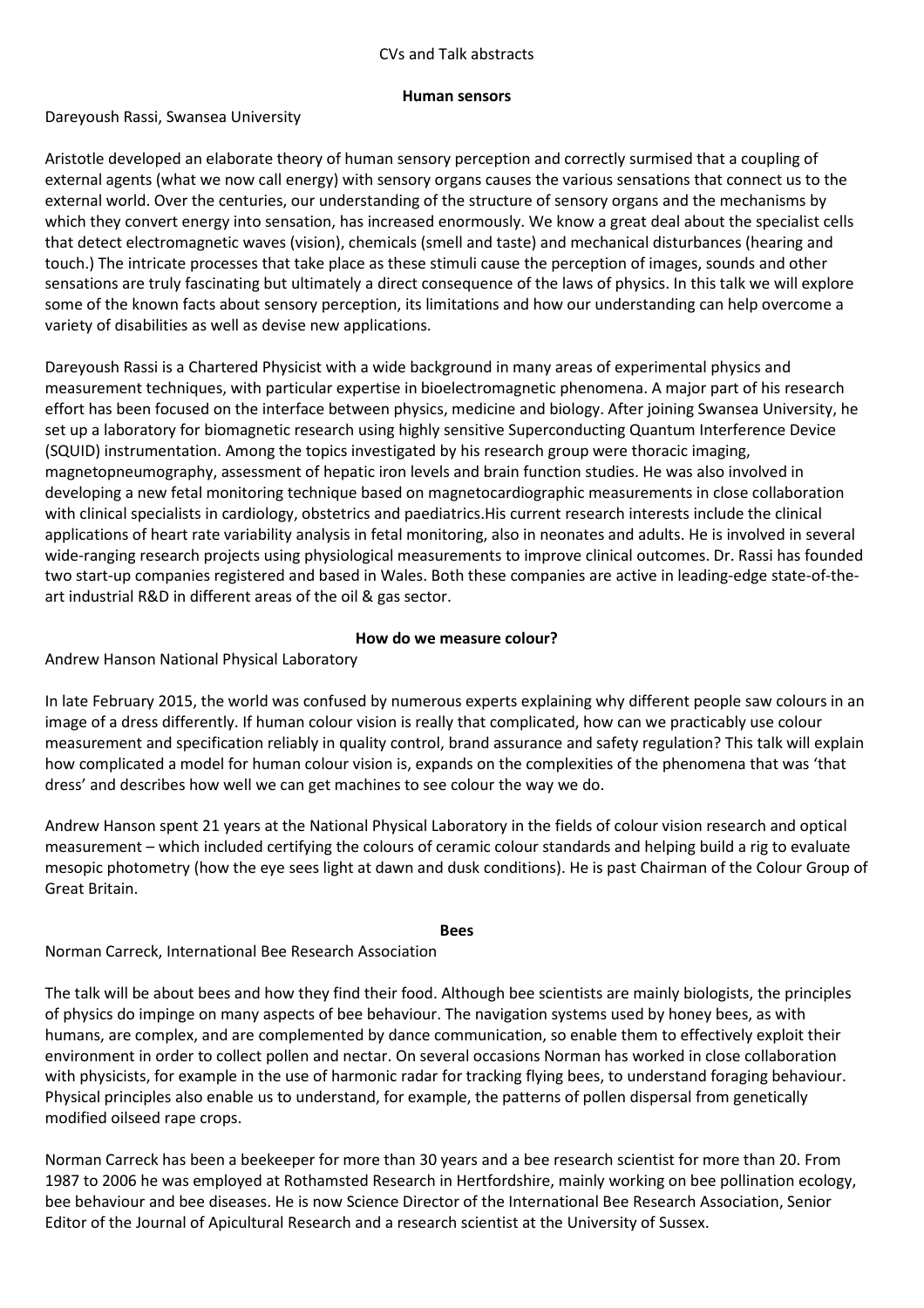# Fans, umbrellas and popup books; how insects fold and unfold their wings

Robin Wootton, Exeter University

Most insects fold their wings back over the body when not flying. Some, like beetles and earwigs, have large hind wings that need to fold up into small spaces, and unfold for flight. This presents problems as the wings have no internal muscles; the complex processes need to be driven remotely by simple muscular forces at the wing base. The talk will use models to explore the mechanics involved, which have surprising parallels in a wide range of man-made structures from popup books to aerospace designs.

Robin Wootton taught zoology at Exeter University for four decades. From the 1970s he and his group pioneered an engineering approach to the insect wings, investigating and demonstrating their unique qualities as smart, flexible aerofoils. While most of the research was concerned with the wings' operation in flight, he worked for a period in the 1990s on the mechanics of their folding, and developed then a wider interest in folding structures which has continued into his retirement. He has given many lectures on these, flight and a lot of other things, to a wide range of audiences from aeronautical engineers to primary schoolchildren.

# How ocean physics affects marine organisms

Stephanie Henson, National Oceanography Centre

Phytoplankton may be the most important plant you've never heard of. These microscopic plants are ubiquitous in the world's oceans and, despite making up only 1% of global biomass, they produce 50% of the oxygen in the air that we breathe. In addition, they absorb huge quantities of carbon dioxide from the atmosphere, helping to regulate Earth's climate. And as if that wasn't enough, they also form the base of the marine food web, supplying the source of energy for all life in the ocean. The abundance and distribution of phytoplankton is tightly controlled by the physics of the ocean. In this lecture, she will discuss how ocean physics controls where and when phytoplankton thrive and the implications this has for future climate change.

Stephanie Henson leads an active research group in global biogeochemical oceanography, currently made up of 10 PhD and MSc students. During her research career, she has made contributions to the understanding of the physical processes that alter phytoplankton populations and subsequent impacts on ocean carbon storage. She is also developing her research profile in the field of detection of climate change-driven trends in ocean productivity. Her research exploits satellite and in situ data, as well as output from biogeochemical models. In 2012, she received the European Geophysical Union's Award for Outstanding Young Scientist for her 'fundamental contribution to the study of marine ecosystems'.

# Robert Mayer, Energy, and the Transformation of 19th Century Physiology

Francis A Duck. University of Bath

# Abstract.

The concept of the conservation of energy was developed during the middle of the 19th century. The idea transformed physiology, the final nail in the coffin of vitalism. The history of its development is often told only as an outcome of the search for greater industrial efficiency, but this is to ignore its simultaneous development in the exploration of body heat, and muscular mechanics. This talk will tell the story of the German physician Julius Robert von Mayer, whose early insights into energy transformations within the body, supported by his own calculation of the mechanical equivalent of heat, preceded Joule's experimental determinations. Within two decades, the physics of energy conservation had destroyed the vitalist physiology of contractility, sensibility and vital fluids, ensuring that all subsequent physiological science was properly based upon laws of physics and chemistry. Mayer suffered depression and mental illness partly because his pioneering insights were at first ignored, Joule gaining much greater recognition for his contributions. It was only towards the end of his life that Mayer's work was championed by Hermann von Helmholtz in Germany and John Tyndall in Britain, giving him a rightful place as one of the foremost pioneers in energy conservation.

Francis Duck is a retired medical physicist who spent most of his career in medical ultrasound. He worked on bioeffects mechanisms and safety in diagnostic ultrasound and the measurement of acoustic output and developed several novel approaches to ultrasonic imaging. He is now a Visiting Professor in the Department of Physics, University of Bath. Since retirement from the NHS he has taken a particular interest in how physics and medicine have interacted